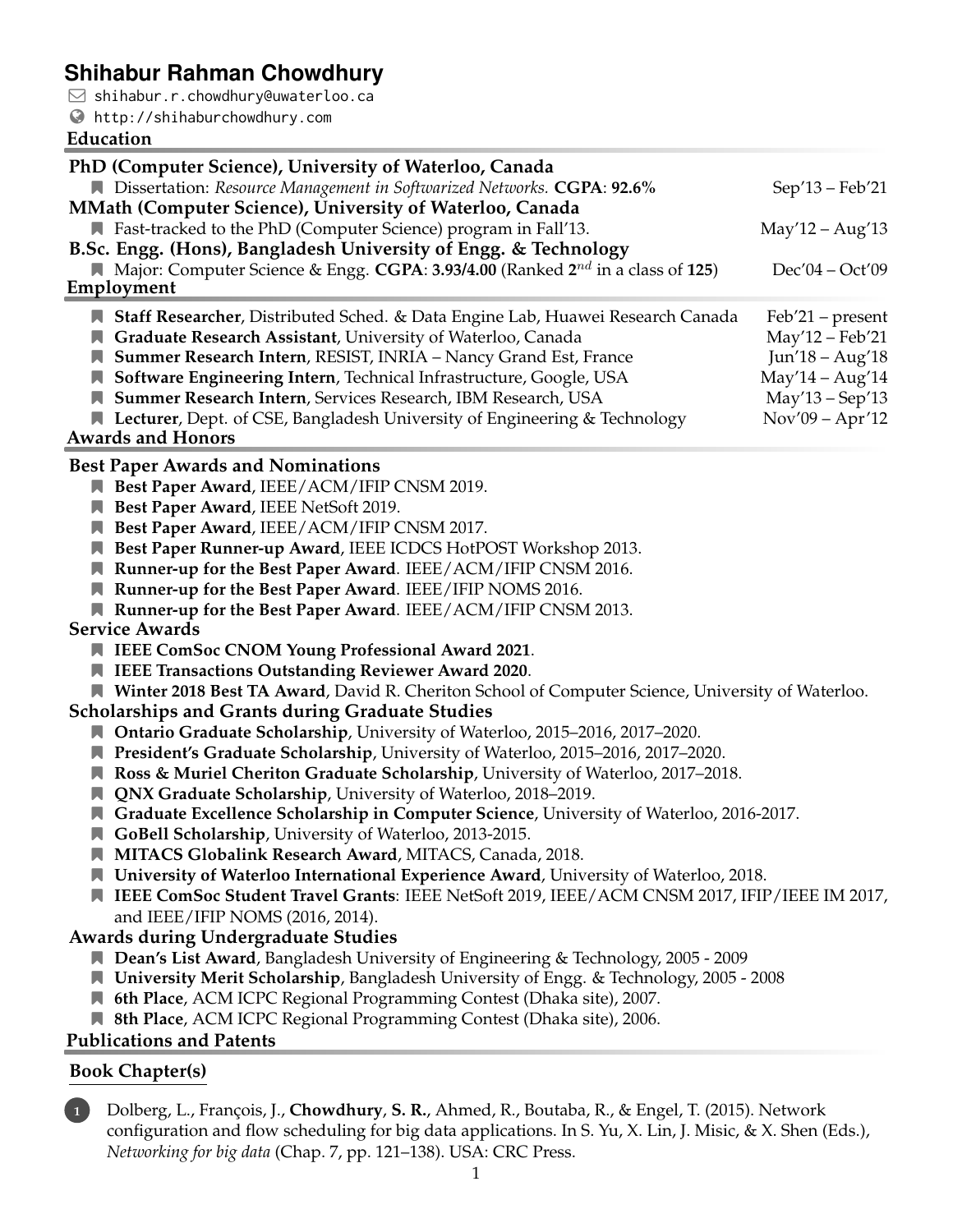## **Articles in Refereed Journals and Magazines**

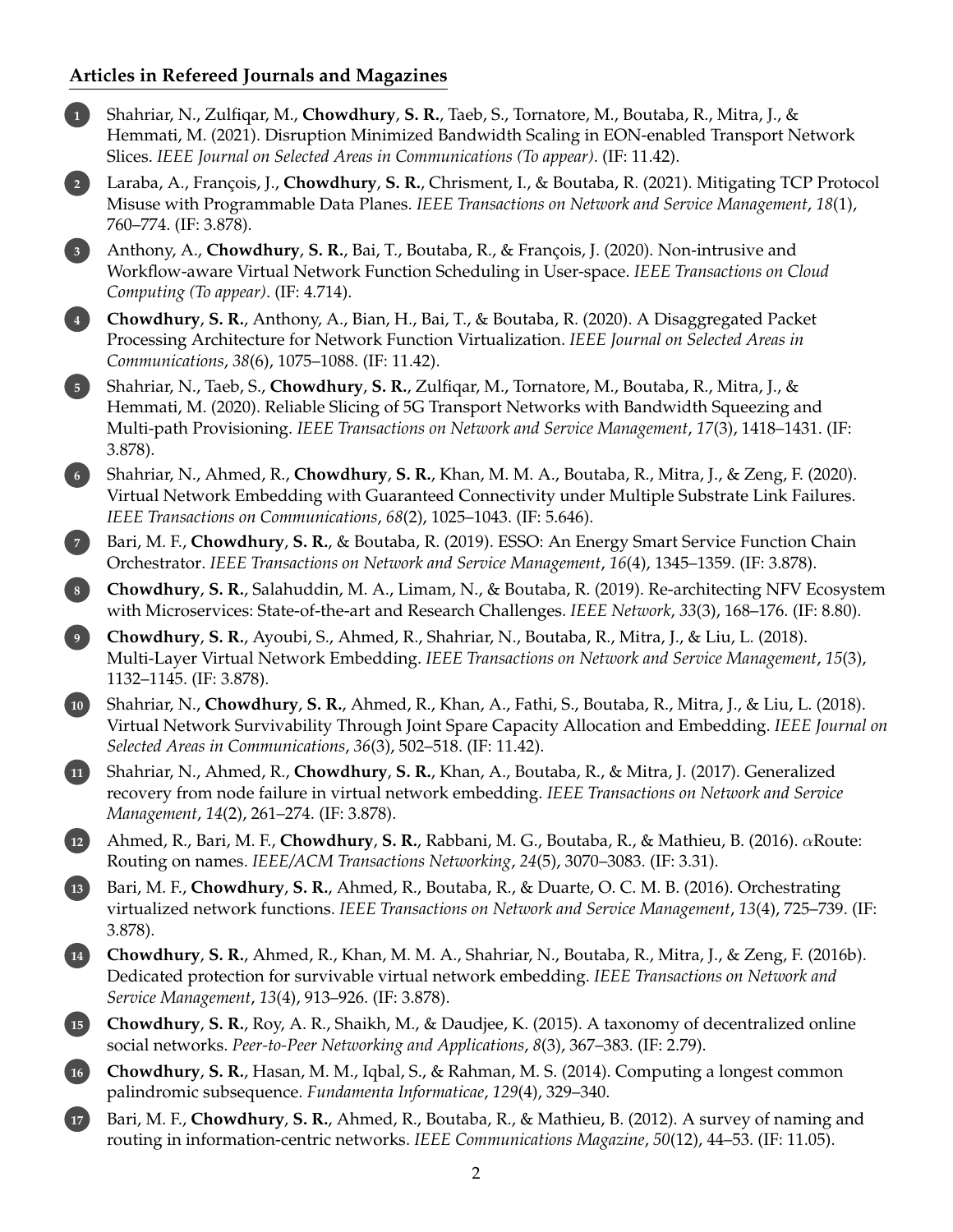## **Articles in Refereed Conference and Workshop Proceedings**

**1 Chowdhury**, **S. R.**, Boutaba, R., & François, J. (2021). LINT: Accuracy-adaptive and Lightweight In-band Network Telemetry. In *IFIP/IEEE International Symposium on Integrated Network Management (IM) 2021*. **2** Laraba, A., François, J., Chrisment, I., **Chowdhury**, **S. R.**, & Boutaba, R. (2020). Defeating Protocol Abuse with P4: an Application to Explicit Congestion Notification. In *IFIP Networking 2020*. (Acc. Rate: 27.5%). **3** Henry, B., **Chowdhury**, **S. R.**, Lahmadi, A., Azais, R., François, J., & Boutaba, R. (2019). SPONGE: Software-Defined Traffic Engineering to Absorb Influx of Network Traffic. In *IEEE Conference on Local Computer Networks (LCN) 2019*. (Acc. Rate: 28.9%). **4** Shahriar, N., Taeb, S., **Chowdhury**, **S. R.**, Zulfiqar, M., Tornatore, M., Boutaba, R., Mitra, J., & Hemmati, M. (2019). Reliable Slicing of 5G Transport Networks with Dedicated Protection. In *IEEE/ACM/IFIP International Conference on Network and Service Management (CNSM), 2019*. **Best Paper Award**. (Acc. Rate: 16.5%). **5** Taeb, S., Shahriar, N., **Chowdhury**, **S. R.**, Tornatore, M., Boutaba, R., Mitra, J., & Hemmati, M. (2019). Virtual Network Embedding with Path-based Latency Guarantees in Elastic Optical Networks. In *IEEE International Conference on Network Protocols (ICNP) 2019*. (Acc. Rate: 19.3%). **<sup>6</sup> Chowdhury**, **S. R.**, Anthony, A., Bian, H., Bai, T., & Boutaba, R. (2019). µNF: A Disaggregated Packet Processing Architecture. In *IEEE International Conference on Network Softwarization (NetSoft) 2019*. **Best Paper Award**. (Acc. Rate: 24.7%). **7** Shahriar, N., Taeb, S., **Chowdhury**, **S. R.**, Tornatore, M., Boutaba, R., Mitra, J., & Hemmati, M. (2019). Achieving a Fully-Flexible Virtual Network Embedding in Elastic Optical Networks. In *IEEE Conference on Computer Communications (INFOCOM) 2019*. (Acc. Rate: 19.6%). **8** Anthony, A., **Chowdhury**, **S. R.**, Bai, T., Boutaba, R., & François, J. (2018). UN*i*S: A User-space Non-intrusive Workflow-aware Virtual Network Function Scheduler. In *IEEE/ACM/IFIP International Conference on Network and Service Management (CNSM) 2018*. (Acc. Rate: 15.9%). **9** Ayoubi, S., **Chowdhury**, **S. R.**, & Boutaba, R. (2018). Breaking Service Function Chains with Khaleesi. In *IFIP networking 2018*. (Acc. Rate: 24.4%). **10 Chowdhury**, **S. R.**, Ahmed, R., Shahriar, N., Khan, A., Boutaba, R., Mitra, J., & Liu, L. (2017). ReViNE: Reallocation of virtual network embedding to eliminate substrate bottlenecks. In *IFIP/IEEE International Symposium on Integrated Network and Service Management (IM) 2017*. (Acc. Rate: 28.6%). **11 Chowdhury**, **S. R.**, Ayoubi, S., Ahmed, R., Shahriar, N., Boutaba, R., Mitra, J., & Liu, L. (2017). MULE: multi-layer virtual network embedding. In *IEEE/ACM/IFIP International Conference on Network and Service Management (CNSM) 2017*. **Best Paper Award**. (Acc. Rate: 17.6%). **12** Shahriar, N., **Chowdhury**, **S. R.**, Ahmed, R., Khan, A., Boutaba, R., Mitra, J., & Liu, L. (2017). Joint backup capacity allocation and embedding for survivable virtual networks. In *IFIP Networking 2017*. (Acc. Rate: 28.6%). **13** Shahriar, N., **Chowdhury**, **S. R.**, Ahmed, R., Sharmin, M., Boutaba, R., & Mathieu, B. (2017). Availability in P2P based online social networks. In *International Conference on Networking, Systems and Security 2017*. **14** Dolberg, L., François, J., **Chowdhury**, **S. R.**, Ahmed, R., Boutaba, R., & Engel, T. (2016). A generic framework to support application-level flow management in software-defined networks. In *IEEE International Conference on Network Softwarization (NetSoft), 2016* (pp. 121–125). **15** Shahriar, N., Ahmed, R., Khan, A., **Chowdhury**, **S. R.**, Boutaba, R., & Mitra, J. (2016). ReNoVatE: Recovery from node failure in virtual network embedding. In *IEEE/ACM/IFIP International Conference on Network and Service Management (CNSM) 2016*. (Acc. Rate: 15.5%). **16** Roy, A. R., **Chowdhury**, **S. R.**, Bari, M. F., Ahmed, R., & Boutaba, R. (2016). Emulating an infrastructure with EASE. In *IEEE/ACM/IFIP CNSM Mini Conference 2016*. **17** Shahriar, N., Ahmed, R., **Chowdhury**, **S. R.**, Khan, M. M. A., Boutaba, R., Mitra, J., & Zeng, F. (2016). Connectivity-aware virtual network embedding. In *IFIP Networking 2016*. (Acc. Rate: 29%).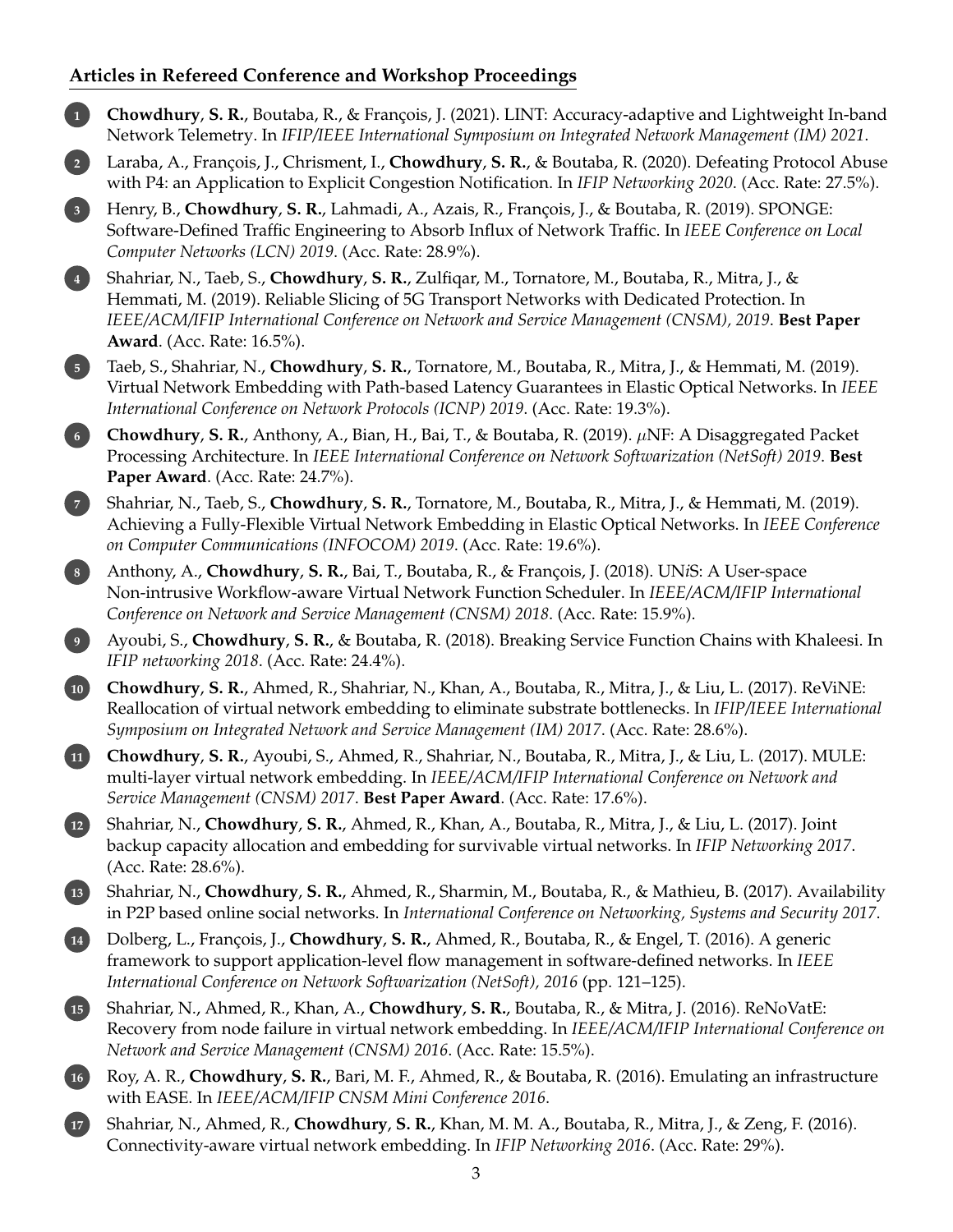

**3** Shahriar, N., **Chowdhury**, **S. R.**, Boutaba, R., Taeb, S., Mitra, J., & Hemmati, M. (2020). *Method and system for reliability-aware embedding of a virtual network onto an elastic optical network*. U.S. Patent No. 10,841,183. Issued November 17, 2020.

**4** Shahriar, N., Mitra, J., Ahmed, R., **Chowdhury**, **S. R.**, & Boutaba, R. (2019). *Methods and systems for failure recovery in a virtual network environment*. U.S. Patent No. 10,505,840. Issued December 10, 2019.

**5** Ahmed, R., Mitra, J., **Chowdhury**, **S. R.**, Shahriar, N., & Boutaba, R. (2019). *Dedicated protection for virtual network embedding*. U.S. Patent No. 10,313,195. Issued June 04, 2019.

**6** Ahmed, R., Mitra, J., **Chowdhury**, **S. R.**, Shahriar, N., & Boutaba, R. (2017). *Connectivity-aware virtual network embedding*. U.S. Patent No. 9,813,287. Issued November 07, 2017.

#### **Patent Applications**

**1** Shahriar, N., **Chowdhury**, **S. R.**, Boutaba, R., Zulfiqar, M., Mitra, J., & Hemmati, M. (2020). *System and method for elastic optical networks*. U.S. Patent Application No. 16/813,679. Filed March 09, 2020.